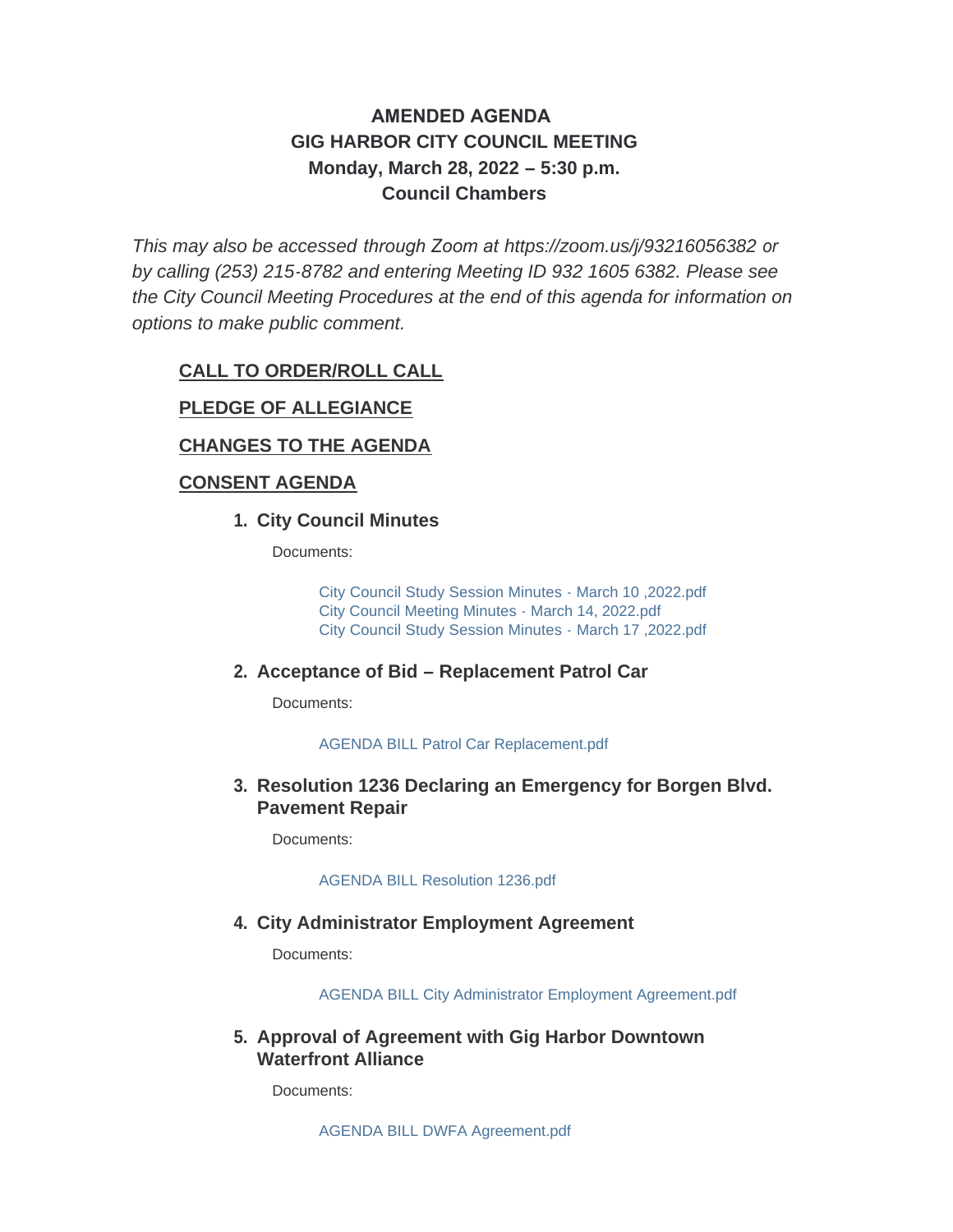# **Approval of Vouchers 6.**

Check numbers 97480 through 97582 and ACH payments in the amount of \$640,304.20.

# **EXECUTIVE SESSION**

To discuss potential litigation per RCW 42.30.110(i).

### **PRESENTATIONS**

### **Parks Appreciation Day Proclamation 1.**

Documents:

[2022 PAD Proclamation.pdf](http://www.cityofgigharbor.net/AgendaCenter/ViewFile/Item/870?fileID=1838)

**Gig Harbor Fire Community Update 2022 Presentation 2.**

Documents:

[Gig Harbor Fire Community Update 2022 Presentation.pdf](http://www.cityofgigharbor.net/AgendaCenter/ViewFile/Item/871?fileID=1852)

### **Tacoma-Pierce County Solid and Hazardous Waste 3. Management Plan (SHWMP): 2021-2040**

Documents:

[Solid and Hazardous Waste Management Plan Presentation.pdf](http://www.cityofgigharbor.net/AgendaCenter/ViewFile/Item/872?fileID=1856)

### **MAYOR'S REPORT**

### **CITY ADMINISTRATOR'S REPORT**

### **PUBLIC COMMENT ON NON-AGENDA ITEMS**

### **NEW BUSINESS**

- **Professional Services Contract for Gig Harbor Sports 1. Complex Phase 1B Design, Permitting, and Bid Support** *Suggested motion: Move to authorize the Mayor to execute a Professional Services Contract with BCRA in an amount not to exceed \$ 599,451*
	- a) Report: Public Works Director Jeff Langhelm
	- b) Clarifying questions from Council
	- c) Public comment
	- d) Council deliberation and action

Documents:

[AGENDA BILL Sports Complex Phase 1B.pdf](http://www.cityofgigharbor.net/AgendaCenter/ViewFile/Item/877?fileID=1845)

**Public Hearing: First Reading and Adoption of Ordinance 2. 1483 Renewing Interim Zoning Controls Related to Transitional Housing, Permanent Supportive Housing,**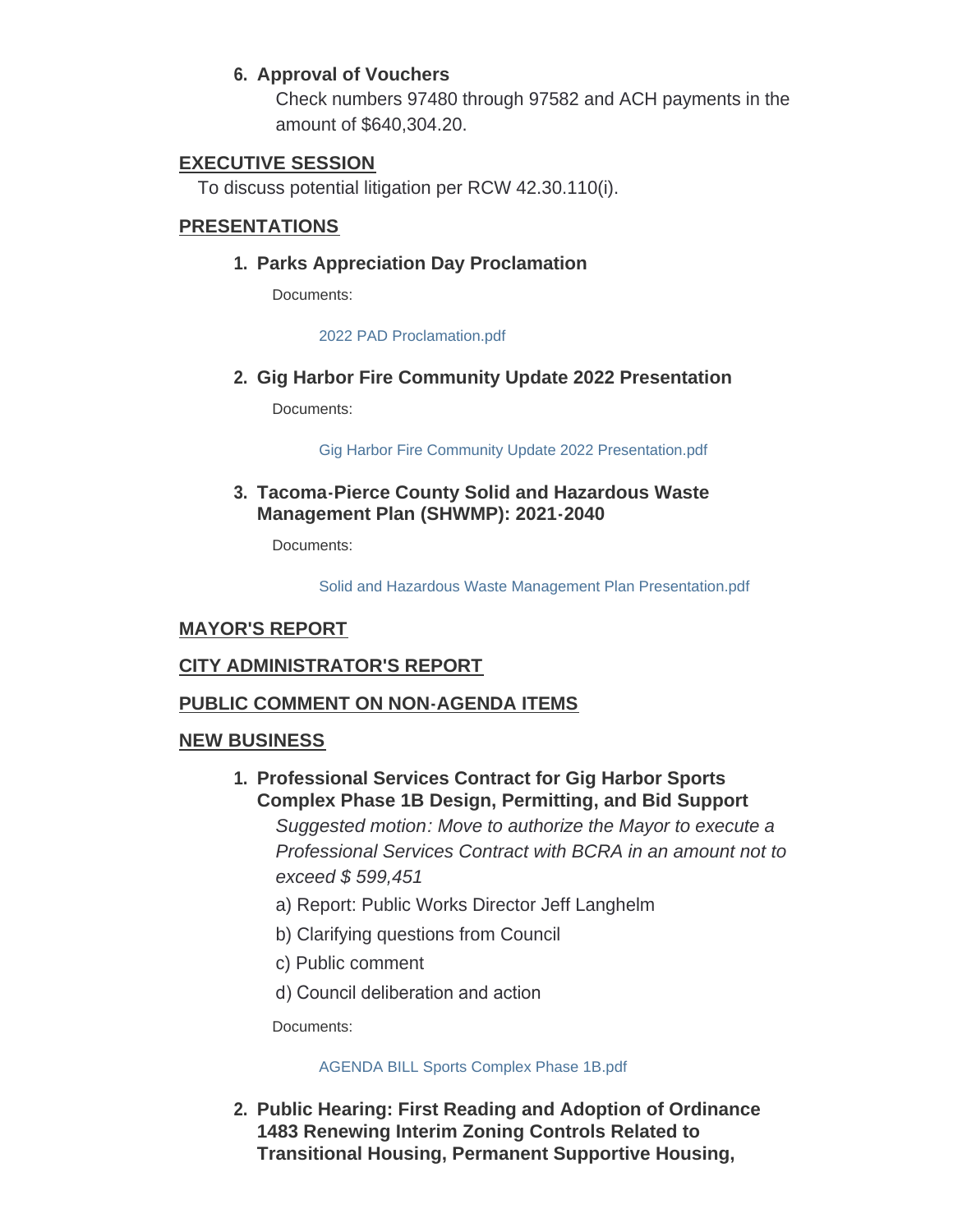#### **Transitional Housing, Permanent Supportive Housing, Emergency Shelters and Emergency Housing**

*Suggested motion: Move to approve Ordinance 1483*

- a) Report: Community Development Director Katrina Knutson
- b) Clarifying questions from Council
- c) Public Hearing
- d) Council deliberation and action

Documents:

#### [AGENDA BILL Ordinance 1483.pdf](http://www.cityofgigharbor.net/AgendaCenter/ViewFile/Item/873?fileID=1843)

# **Public Hearing: First Reading and Adoption of Ordinance 3. 1484 Renewing the Moratorium on Acceptance of New Lodging, Level 1 Applications**

*Suggested motion: Move to approve Ordinance 1484*

- a) Report: Community Development Director Katrina Knutson
- b) Clarifying questions from Council
- c) Public comment
- d) Council deliberation and action

Documents:

[AGENDA BILL Ordinance 1484.pdf](http://www.cityofgigharbor.net/AgendaCenter/ViewFile/Item/874?fileID=1844) [Ordinance 1484 Public Hearing Written Coments.pdf](http://www.cityofgigharbor.net/AgendaCenter/ViewFile/Item/874?fileID=1854)

# **Ordinance 1485 Adopting a Biennial Budget Process 4.**

*Suggested Motion: None. Ordinance 1485 will be considered at second reading on April 11.*

- a) Report: Finance Director Dave Rodenbach
- b) Clarifying questions from Council
- c) Public comment
- d) Council deliberation and action

Documents:

### [AGENDA BILL Ordinance 1485.pdf](http://www.cityofgigharbor.net/AgendaCenter/ViewFile/Item/875?fileID=1841)

# **Resolution 1237 Adopting the 2022-23 Strategic Plan 5.**

*Suggested motion: Move to approve Resolution 1237*

- a) Report: Interim City Administrator Tony Piasecki
- b) Clarifying questions from Council
- c) Public comment
- d) Council deliberation and action

Documents: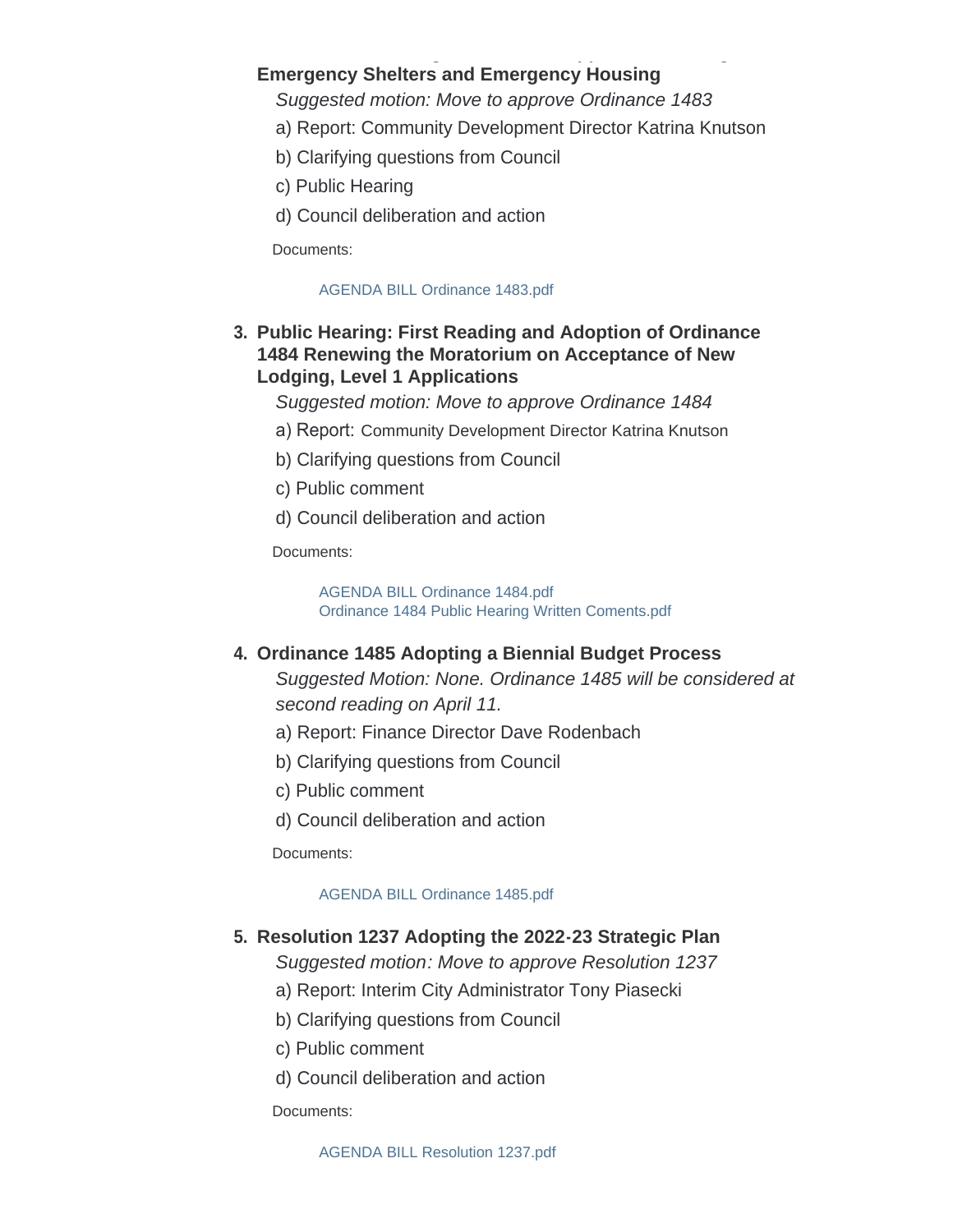# **COUNCIL REPORTS / COMMENTS**

### **ANNOUNCEMENT OF UPCOMING MEETINGS**

Documents:

[Agenda Planning Schedule.pdf](http://www.cityofgigharbor.net/AgendaCenter/ViewFile/Item/863?fileID=1846)

# **ADJOURN**

# **PUBLIC COMMENT & DECORUM**

The City Council desires to allow a maximum opportunity for public comment. However, the business of the City must proceed in an orderly, timely manner. The purpose of a Council meeting is to conduct the City's business; it is not a public forum. The Open Public Meetings Act does not require that members of the public be allowed to participate or speak.

Speakers will be allotted 3 minutes per individual, unless revised by the Mayor. Inperson comments shall be made from the microphone, first giving the speaker's name and address. When there are 30 seconds remaining, a yellow light will alert you to summarize your comments. At the end of your comments, the light will turn red and you will hear a beep signifying the end of your comment period. Anyone making "out of order" comments may be subject to removal from the meeting.

Public comment may be made remotely via Zoom or by phone during designated portions of the meeting. To speak during the meeting, press the Raise Hand button near the bottom of your Zoom window or press \*9 on your phone. Please refrain from raising your hand until the Mayor has announced that she has opened the public comment portion of the meeting. Your name or the last three digits of your phone number will be called out when it is your turn to speak. When using your phone to call in, you may need to press \*6 to unmute yourself. All speakers will have up to three minutes to speak.

All remarks shall be addressed to the Council as a body and not to any specific councilmember. All speakers shall be courteous in their language and deportment and shall not engage in or discuss or comment on personalities or indulge in derogatory remarks or insinuations with regard to any councilmember, the Mayor, or any member of the staff or the public.

There will be no demonstrations during or at the conclusion of any public comment. These guidelines are intended to promote an orderly system of holding a public meeting, to give every person an opportunity to be heard and to ensure that no individuals are embarrassed by voicing their opinions.

# **AMERICANS WITH DISABILITIES (ADA) ACCOMMODATIONS**